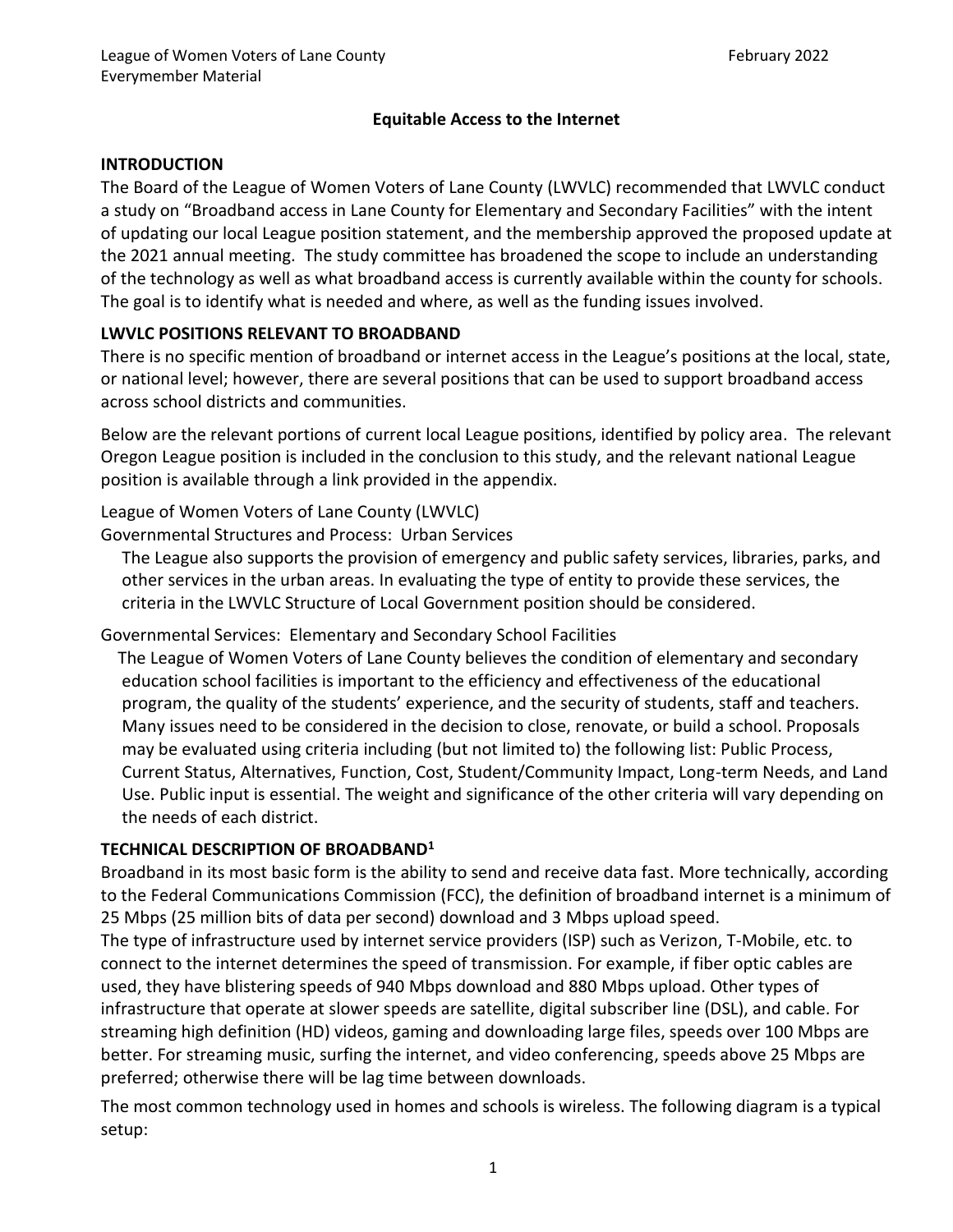|                  |        |                      | Last Mile              | Middle Mile               | <b>Back Haul</b> |
|------------------|--------|----------------------|------------------------|---------------------------|------------------|
| Device:          |        | Router $\rightarrow$ | Ethernet $\rightarrow$ | $ISP \rightarrow$         | Internet         |
|                  |        |                      | Wall Jack              |                           |                  |
| IPad             |        | Its wireless         | From here it           | Provider                  |                  |
| <b>IPhone</b>    |        | antenna              | goes to ISP            | infrastructure            |                  |
| Computer         |        | receives data        |                        | transmits to internet     |                  |
| (Have wireless   |        | and then             |                        | using different           |                  |
| antennae which   | (Data) | transmits it via a   |                        | technologies              |                  |
| send data via    |        | cable to a wall      |                        | (Fiber, cable, satellite, |                  |
| radio waves to a |        | jack aka             |                        | etc.)                     |                  |
| router)          |        | Ethernet jack.       |                        |                           |                  |

Certain key definitions:

Last Mile - The connection from the final ISP service location to the consumer.

Middle Mile - Connections across the state that tie together two or more provider nodes. Back Haul - Connection to internet.

Another technology is cellular. It is not widely used in homes or schools. It requires devices that have cellular capability (antennae). ISP providers offer cellular plans which are more expensive.

| Device:                        |        | Tower $\rightarrow$     | Tower $\rightarrow$ | Internet |
|--------------------------------|--------|-------------------------|---------------------|----------|
| IPad                           |        |                         |                     |          |
| <b>IPhone</b>                  |        | Towers owned by ISP     |                     |          |
| (Have cellular antennae        | 'Data) | (eg. Verizon, T-Mobile) |                     |          |
| which communicate data         |        |                         |                     |          |
| directly to a cellular tower.) |        |                         |                     |          |

During the pandemic it became necessary to provide internet connectivity to homes where there was none and to also provide students with devices. In these cases the hotspot device became the technology most frequently used for connectivity to the internet. The hotspot device receives data via its wireless antennae and sends data via its cellular antennae to towers for transmission to internet.

| Device:                  |        | Hotspot Device $\rightarrow$ | Tower $\rightarrow$ | Internet |
|--------------------------|--------|------------------------------|---------------------|----------|
| IPad                     |        | Has two antennae: wireless   |                     |          |
| <b>IPhone</b>            |        | to receive data from user    |                     |          |
| Computer                 | (Data) | and cellular to send data to |                     |          |
| (Have wireless antennae) |        | tower.                       |                     |          |

# **HOTSPOTS<sup>2</sup>**

Millions of people every day connect to public hotspots for their data needs. By some estimates, there are over 200 million hotspots around the world. Hotspots are used to provide access to email or the internet from a mobile device in public. Hotspots are becoming an essential part of public infrastructure—and our internet experience. While some people use the terms "hotspot" and "mobile hotspot" interchangeably, they have distinct meanings.

A hotspot is a physical location where people can access the internet, typically using Wi-Fi, via a wireless local area network (WLAN) with a router connected to an internet service provider. Most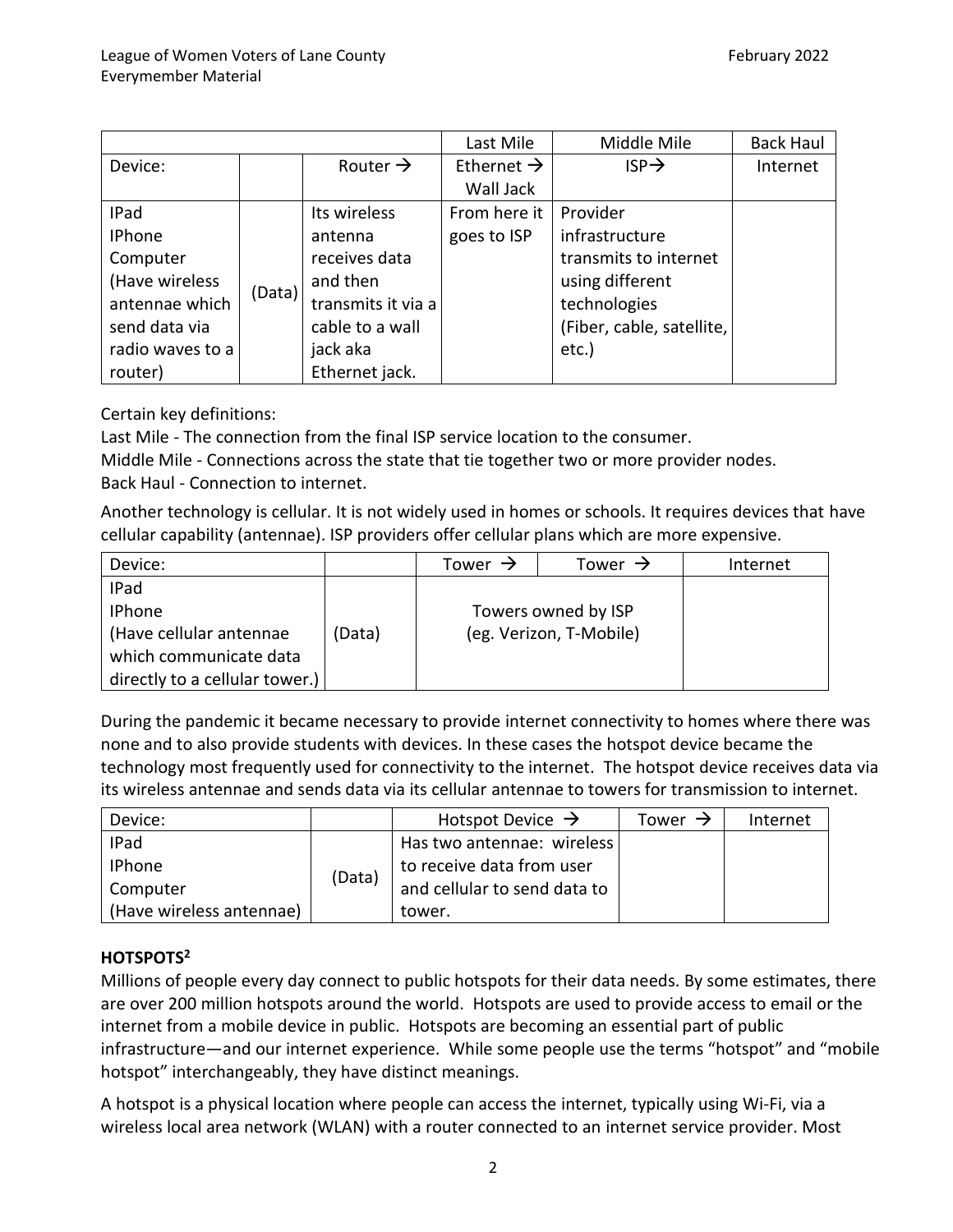people refer to these locations as "Wi-Fi hotspots" or "Wi-Fi connections." Simply put, hotspots are the physical places where users can wirelessly connect their mobile devices, such as smartphones and tablets, to the internet. A hotspot can be in a private location or a public one, such as in a coffee shop, a hotel, an airport, or even an airplane. While many public hotspots offer free wireless access on an open network, others require payment or a password.

A mobile hotspot (sometimes called a portable hotspot) is a hotspot that's just that—mobile. While a "regular" Wi-Fi hotspot is tied to a physical location, a mobile hotspot can be created by using the smartphone's data connection to connect a laptop to the internet. This process is called "tethering."

One of the risks of being connected to the internet is that the very technologies that help us keep up with our work and personal lives can be vulnerable to hackers and identity thieves. When looking for a public Wi-Fi hotspot, it is important to connect your smartphone or laptop only to reputable providers—for example, the hotel's or coffee shop's wireless network. Connecting to hotspots that have misspellings such as Bongo instead of Boingo can be dangerous, as hackers sometimes use these seemingly innocent names to lure users who aren't paying close attention.

### **THE DIGITAL DIVIDE**

"The digital divide - the gap between the broadband haves and have nots – became glaringly obvious during the pandemic as school, work and healthcare shifted online. Tens of millions of people in this country either do not have internet access or, if they do have access to a local phone or cable company, cannot afford to pay for it."<sup>3</sup> Because connectivity touches every aspect of life - education, healthcare, agriculture, economic growth, not being connected minimizes opportunities and leaves a large segment of the population behind.

The digital divide referred to the ability to gain access to the internet; it has been broadened to encompass the gap in skills needed to use the internet effectively. In other words, after gaining access, the new "divide" is between those knowing how to use the tools the technology offers, which requires some degree of technical literacy, and those that do not have those skills nor access to learning those skills.

### **BROADBAND AVAILABILITY IN LANE COUNTY SCHOOL DISTRICTS AND LIBRARIES**

When the COVID-19 pandemic necessitated "Distance Learning for All" in March of 2020, Colt Gill, Director of the Oregon Department of Education (ODE), acknowledged that the majority of Oregon teachers had not previously taught online, and access to necessary technology could be a challenge for some districts. The ODE planned to work with internet service providers and the relevant state agencies to identify connectivity issues for some school districts underserved by broadband or cell service. Schools would have to be flexible to meet the needs of every student.<sup>4</sup>

School districts throughout Lane County had to quickly assess the technology and connectivity needs of their student populations. Zoom licenses were purchased and hotspot devices were made available to students and families with no broadband connection. Across the county, thousands of devices were purchased and lent to students who would be learning remotely for the next 15 months.

District information technology (IT) managers helped with connectivity issues in addition to the repair and maintenance of devices and other hardware. A number of districts offered assistance to families needing help with internet costs by steering them to internet providers with free or discounted programs. It was soon discovered that hundreds of families who lived in more remote areas did not have connectivity because of Oregon's unique topography and, as in the case with Lane Education Service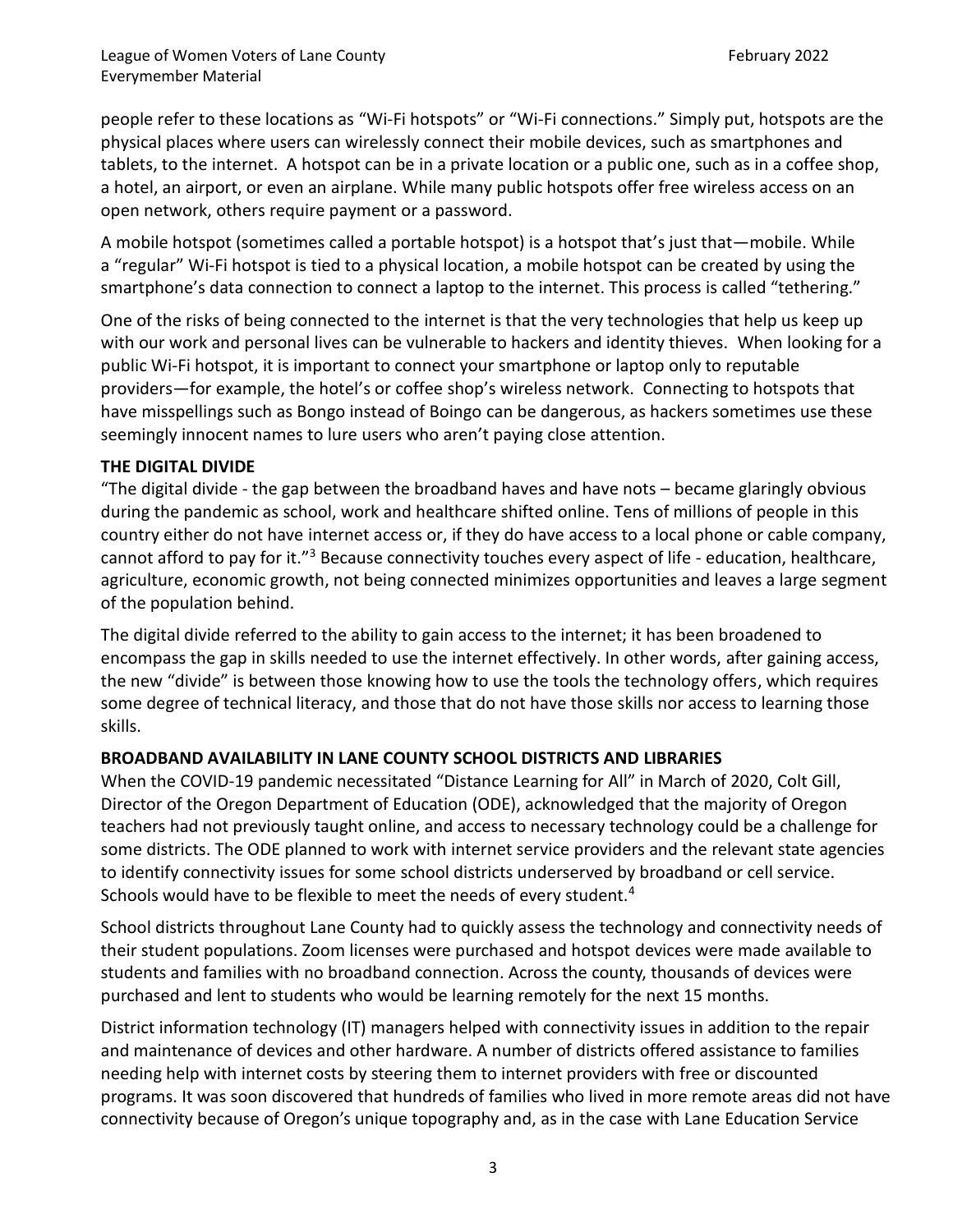District (ESD), of the 300 hotspot devices which were contracted for two years, only 35 are able to be used on a regular basis.<sup>5</sup>

The entire phone and internet infrastructure for the McKenzie School District was destroyed in the Holiday Farm fire in late summer of 2020. With the help of substantial donations and internet and phone service vendors such as Spectrum and Noc-Tel, they were able to completely overhaul their network infrastructure.<sup>6</sup>

Eugene School District 4J had to purchase over 10,000 devices and invested in more computer storage. It also implemented two new learning platforms, Seesaw for lower grades, and Canvas for upper grades, with over 3,000 live Zoom-hosted sessions taking place across the district each day. Safe internet hubs were set up at school facilities for students with no internet access at home. The demands on the 4J technical infrastructure require that it be brought to scale as the district moves to improve security, connectivity and capacity.<sup>7</sup>

|                          |               | Urban          | Hotspot             | <b>New</b> |               |            |                              | Number          |
|--------------------------|---------------|----------------|---------------------|------------|---------------|------------|------------------------------|-----------------|
|                          |               | Suburban       | Devices             | Devices    | Zoom          | Assistance | Service                      | of              |
| <b>School Districts</b>  |               | Rural          | Contracted for Loan |            | Licenses      | with ISP   | Needs/Limitations            | <b>Students</b> |
| Crow Applegate Lorane    |               | R              | Lane ESD            | 250        | 30            |            | Cell/internet coverage       | 250             |
| McKenzie                 |               | $\mathsf R$    | 200                 | 200        | 5             | Y          | Built new network (fire)     | 168             |
| <b>Bethel</b>            |               | S              | 168                 | 5560       | 400           | Y          | Internet security/tech staff | 5560            |
| Blachly                  |               | R              | $\Omega$            | 100        | 3             |            | Adequate                     | 100             |
| Creswell                 |               | R              | 100                 | 1150       | District wide |            | Devices and staff            | 1150            |
| Fern Ridge               |               | S              | Lane ESD            | $\Omega$   | $\Omega$      |            | Fiber optics in school only  | 1483            |
| Junction City            |               | S              | 90                  | 1500       | 5             | Y          | Funding/tech staff           | 1650            |
| Lowell                   | (No Response) | $\mathsf R$    |                     |            |               |            |                              |                 |
| Mapleton                 |               | S              | 15                  | 150        | 30            |            | Tech support staff           | 140             |
| Marcola                  | (No Response) | S              |                     |            |               |            |                              | 277             |
| Oakridge                 | (No Response) | $\overline{R}$ |                     |            |               |            |                              | 530             |
| <b>Pleasant Hill</b>     |               | S              | 77                  | 970        | 64            |            | Equipment needs updating     | 960             |
| Siuslaw                  |               | $\mathsf{R}$   | 55                  | 1230       | 110           | Y          | Security and speed           | 1230            |
| South Lane Cottage Grove |               | U              | 350                 | 1500       | $\Omega$      |            | 100+ families w/o internet   | 2500            |
| Springfield              |               | U              | 900                 | 10000      | $\Omega$      | Y          | Infrastructure/funding       | 9914            |
| Eugene 4J                |               | U              | 900                 | 10000      | 3000          | Y          | Scale infrastructure/speed   | 16500           |
| Lane ESD                 |               | U              | 300                 |            |               |            | 100+ families w/o internet   | 46000           |
|                          |               |                |                     |            |               |            |                              | Population      |
| <b>Libraries</b>         |               |                |                     |            |               |            |                              | of City         |
| Fern Ridge/Veneta        |               | S              | $\Omega$            | 6          | $\mathbf 0$   |            | More devices to lend         | 4845            |
| Oakridge                 |               | R              | $\Omega$            | 1          | $\Omega$      |            | Cheaper broadband            | 3310            |
| Springfield              |               | U              | 20                  | $\Omega$   | $\Omega$      |            | More broadband               | 61535           |
| <b>Cottage Grove</b>     |               | U              | $\mathbf 0$         | 4          | $\Omega$      |            | More space/more staff        | 10155           |
| Junction City            |               | S              | 0                   | $\Omega$   | $\Omega$      |            | Funding/staffing             | 6200            |
| Eugene                   |               | U              | 500                 | < 20       | $\Omega$      |            | None mentioned               | 173620          |
| Siuslaw/Florence         |               | U              | 15                  | 16         | $\mathbf 0$   |            | None mentioned               | 8925            |

The following chart summarizes the availability of internet access for Lane County school districts and cities/towns:

\* Lane ESD provides Chrome Books or specific adaptive devices for the students it serves.

The libraries in Lane County were equally challenged during the pandemic. County residents with no internet connectivity could use library grounds and parking lots to access WiFi. Springfield Library also provided two outdoor outlets for charging devices. Their curbside service delivered over 40,000 items including remote printing orders and Personalized Picks. Their Please Bother Me service offers help with technology and other issues and their computer stations are at capacity.<sup>8</sup>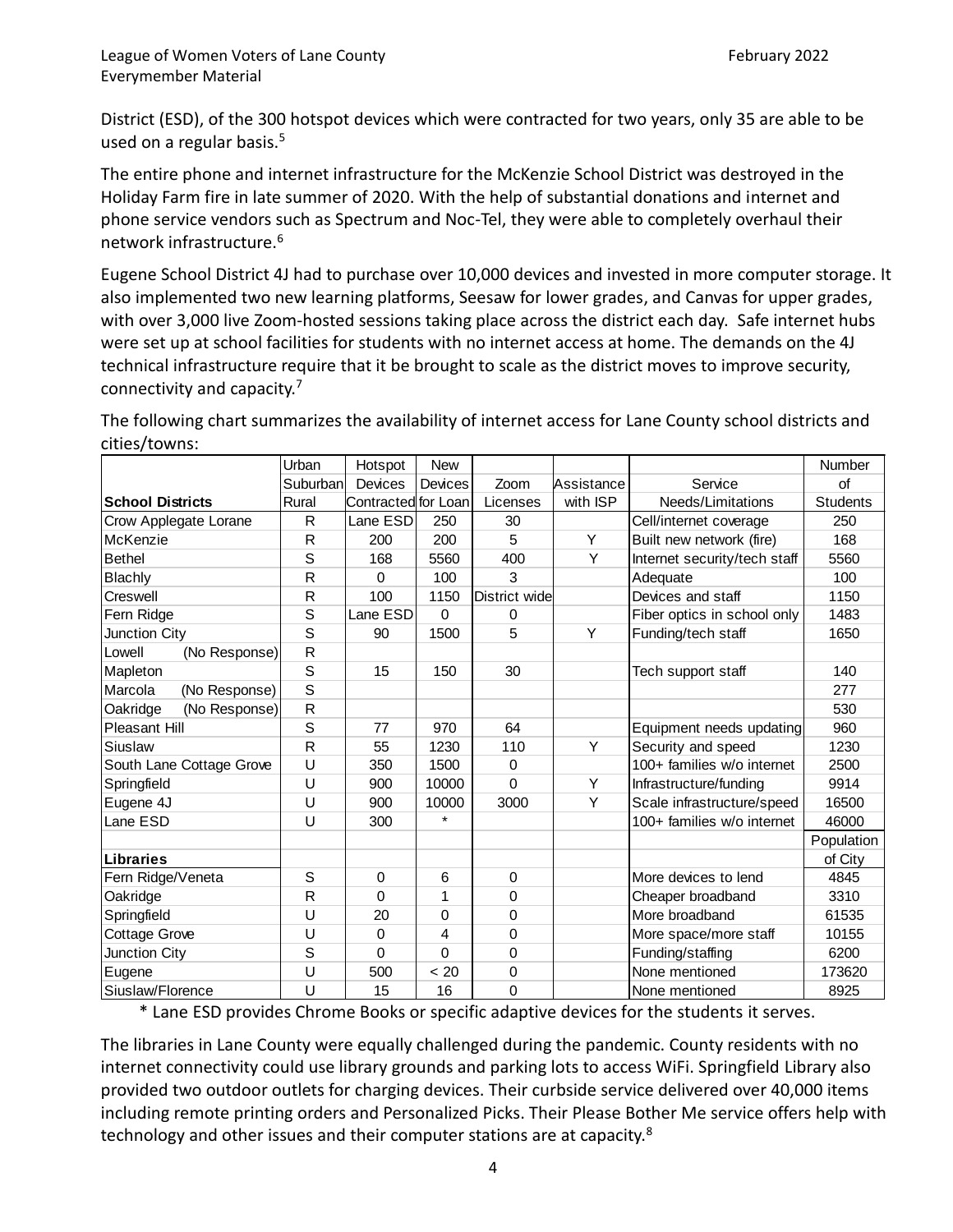Some libraries, such as Cottage Grove,<sup>9</sup> Fern Ridge<sup>10</sup> and Junction City,<sup>11</sup> currently have few to no hotspot devices or tablets to lend due to lack of staff and funding. The Eugene Public Library (EPL) procured 500 hotspot devices, 250 of which went to other organizations in the city such as White Bird and Community Supported Shelters. Because of the need for social distancing, EPL currently has 20 computer stations compared to 45 offered before the pandemic.<sup>12</sup>

### **BARRIERS AND SOLUTIONS**

The above information reveals the problems which have confronted local school districts as they worked to deliver distance learning for all their students. It also describes the issues experienced by local libraries as they worked to provide both digital and limited personal access to their patrons. However, the impacts of the "digital divide" during the pandemic did not just impact schools and libraries - it was felt in all aspects of the economy and daily life.

It is appropriate to analyze the many barriers that have created the digital divide and consider some of the solutions to these issues in order to make the distribution of broadband access more equitable. The implementation of solutions will require many players, including private industry, government agencies, and various federal and state incentives, to improve the situation. Major challenges and potential solutions are described below.

### Coordination and Information

Among the important barriers to providing adequate broadband service throughout the State of Oregon are the following: lack of statewide coordination, lack of information about existing gaps in broadband service, and lack of knowledge about the actual speeds of the service that is delivered. To address these and other challenges, the state created the Oregon Broadband Office (OBO) in 2018 and recently provided a budget of \$120 million to help establish broadband infrastructure around the state. At the request of the legislature, the Oregon Broadband Middle Mile Infrastructure Planning Group provided several recommendations for OBO' s workplan for spending this appropriation. Much of the discussion below is based on the report issued by this planning group.<sup>13</sup>

With regard to the need for statewide coordination, the recommendation was for Oregon to establish and adequately fund an Oregon broadband office to assess overall need, track federal programs and initiatives in other states, and review community proposals. It should assess statewide needs for broadband and map existing broadband networks so that gaps could be identified. On a regular basis, OBO should work with local county and city partners to identify areas with broadband challenges. Based on these partners' recommendations, the OBO should prioritize removing barriers through public/private partnerships and/or funding contributions. OBO should consult with local governments about barriers created by local taxation and franchise agreements. Considering long-standing tribal broadband challenges and new federal funding channels to address them, the OBO should work closely with Oregon's tribes to ensure coordination with other middle-mile and general improvements statewide.

### Geography

Another significant barrier to broadband access is the geography of Oregon. In many areas of the state, the hilly and mountainous terrain or distances make it difficult to provide internet service wirelessly. Cellular service may be weak and fiber optic broadband may not be possible.

In such cases, OBO coordination with local communities through broadband action teams, including the Oregon Department of Transportation (ODOT) and other state entities, could lower the financial burden to placing towers in remote locations. Coordination with ongoing broadband projects could allow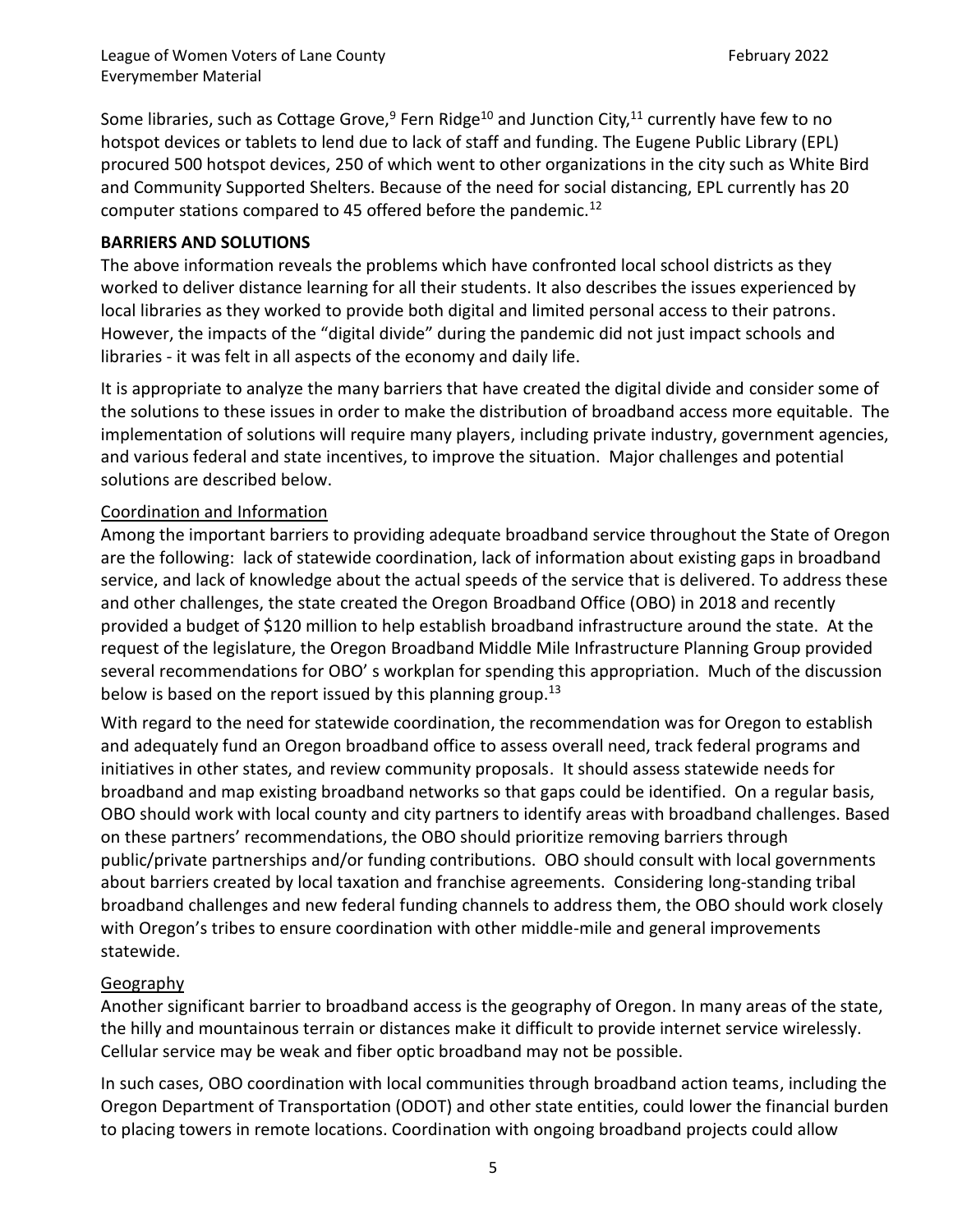development of a common plan to aid the effort to increase both broadband and cellular connectivity for these underserved areas. For those areas without cell service, perhaps satellite service and/or various terrestrial wireless services may be the only options. The use of these technologies, while not as familiar as fiber optic and cellular networks, may be the most appropriate solution for very high-cost areas.

### Economics

There are economic challenges for both the internet service providers and the ultimate customers. The cost to install broadband infrastructure in rural areas is often prohibitive, and there are not enough customers for internet service providers to make a profit. The lack of profitability has caused the large ISPs to stay away from rural areas, leaving it to smaller providers to fill the gap. In addition, many potential customers cannot afford the monthly charges or the necessary equipment to access service.<sup>14</sup>

The end goal is affordable internet access in every community; however, the problem may have different solutions by different providers. The state should consider subsidies that support investment in long-term (ten years or longer) solutions that enhance availability and reliability. The state should also prioritize underserved areas by subsidizing service-provider investment. Federal grants should also be pursued for necessary capital costs.

Areas in Lane County have recently benefitted from such strategies. The state legislature allocated \$10 million to provide increased broadband capacity internet access for telework, telehealth and K-12 distance learning applications in unserved and underserved areas in response to the pandemic. As part of that allocation, the state gave Emerald Broadband, with customers in Eugene, Oakridge, Westfir, Cheshire, Blachly and surrounding areas, more than \$1.5 million to expand the reach of high-speed internet into rural parts of the county. In February 2021 Emerald Broadband began a fiber optic cable expansion in Cheshire, planning to eventually reach parts of west Lane County between Cheshire, Mapleton and Veneta. The company estimates that it will provide internet to at least 2,500 residential customers in Fern Ridge, Franklin, Cheshire, Goodson and Low Pass, as well as four Lane Fire Authority stations and Territorial Elementary School.<sup>15</sup>

A \$300,000 federal grant was awarded to Onward Eugene (a nonprofit) to build a better internet backbone for those communities affected by the Holiday Farm fire. The grant funded construction of a wireless tower at McKenzie High School near Blue River that was expected to be operational at the beginning of the 2021-22 school year. The second phase of the project, which is still seeking full funding, is to run underground fiber from the tower to the school and through the community of Blue River.<sup>16</sup>

On the consumer side, there is a new federal benefit to help families and households struggling to afford internet service. It provides a discount of up to \$50 per month towards broadband service. Eligible households include recipients of SNAP or Medicaid or those approved for free or reduced-price lunches or free breakfasts.

#### Resiliency and Redundancy

Existing broadband infrastructure is not robust, and back-up options are lacking. Multiple transmission pathways do not exist in many locations.

To address these issues the statewide broadband network should be designed for resiliency in the event of catastrophes such as wildfires and earthquakes. Such resiliency exists in multi-loop networks in which if one loop is damaged or made inactive, another loop would provide connectivity so that no service would be lost. The OBO should convene a broadband provider advisory forum to provide regular,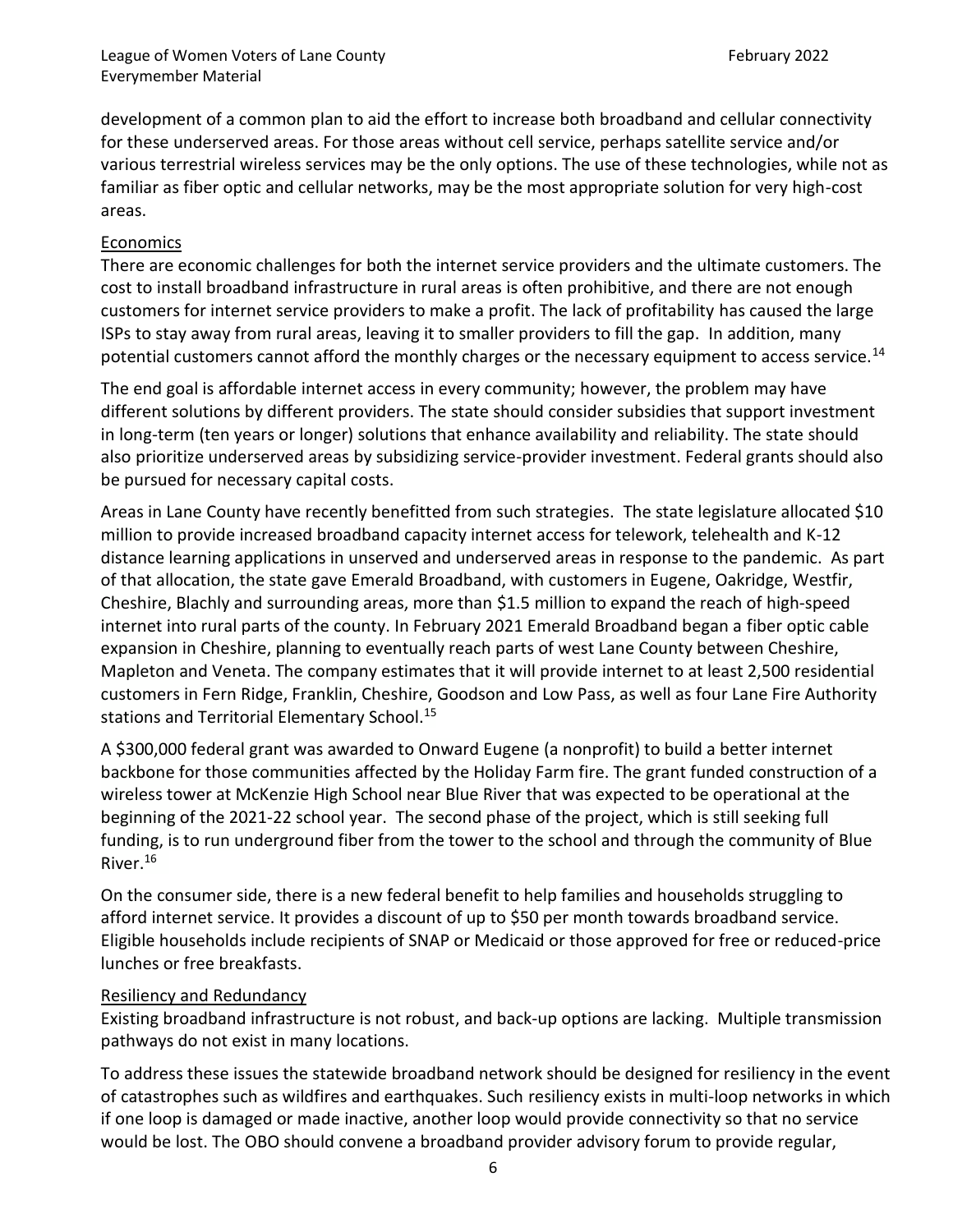technically-based advice on the current state, emerging gaps, and future trends around broadband in Oregon.

Another strategy is the establishment of local non-profit internet exchanges to provide improved network performance and resilience as well as cost benefits to the participants by "keeping traffic local" to the service region. Such exchanges exist in Portland (NWAX), Eugene (WIX), and Bend (COIX). The state should encourage and potentially help fund the development of additional exchanges in southern and eastern Oregon.

### Lack of Property Easements for Installation of Fiber Optic Cables

The fastest effective broadband speeds can be achieved through fiber networks. However, installing the fiber optic cable is expensive and requires access to the property where it will be installed either underground and/or on poles. Such access can be provided by means of property easements, also known as utility rights-of-way, which is land where access is granted by the property owner to a company to be used to build, maintain, repair or replace overhead and/or underground lines. The property owner can be an individual or a local or state agency, and the services delivered can include electricity, water, sewer, cable TV, telephone, etc. In underground utility installations, the lines are typically encased in conduit, which is pipe or other material to protect the lines.

The relationship of such right-of-way to broadband access can be seen in an example from Eugene. Previously referred to as the Downtown Fiber Project, EUGNet is an open access fiber optic network. The fiber strands run underground from a central exchange to individual buildings. Open access means that the fiber strands are owned by the Eugene Water and Electric Board, a public utility. Private internet service providers can use those fiber strands to serve individual businesses in the connected buildings. EUGNet's increased speed and reduced cost is expanding in downtown Eugene.<sup>17</sup>

Recommendations for statewide solutions include the following: In order to encourage broadband expansion by internet service providers, ODOT should install conduit to accommodate fiber whenever road improvement projects occur in underserved areas. Under a "dig once" mantra, the OBO and ODOT should make local groups aware of fiber construction projects and encourage the installation of additional capacity for future growth and expansion. This will accelerate the deployment of broadband and could benefit areas limited by the lack of middle-mile infrastructure. The OBO should track other existing rights of way (e.g., railways, water and natural gas pipelines, electrical transmission corridors) in the state and should encourage their use for middle-mile builds wherever feasible. Permitting can be a major impediment to development; state and local offices involved in permitting should speed up the processes given the critical need. Permitting on federal lands may require advocacy by OBO and the Oregon Congressional delegation.

### School Specific Barriers

School districts have their own subset of challenges in providing adequate broadband service to their students, students' families, teachers and other staff. These include: No internet access in students' homes due to lack of affordability and service availability; the need to purchase and provide equipment such as computers, tablets, and hotspot devices to students; the need for technical staff to maintain all this equipment; the need to purchase Zoom licenses for teachers and other staff; the cost of the above; the overall amount of broadband and fiber optic cable in the school buildings; frequent crashes of nonrobust systems; and the lack of digital literacy in the local community.

A group that has recently proposed strategies for "Tackling the Homework Gap" is the National Association of Counties in its recently released Broadband Report. <sup>18</sup> Tackling the Homework Gap is one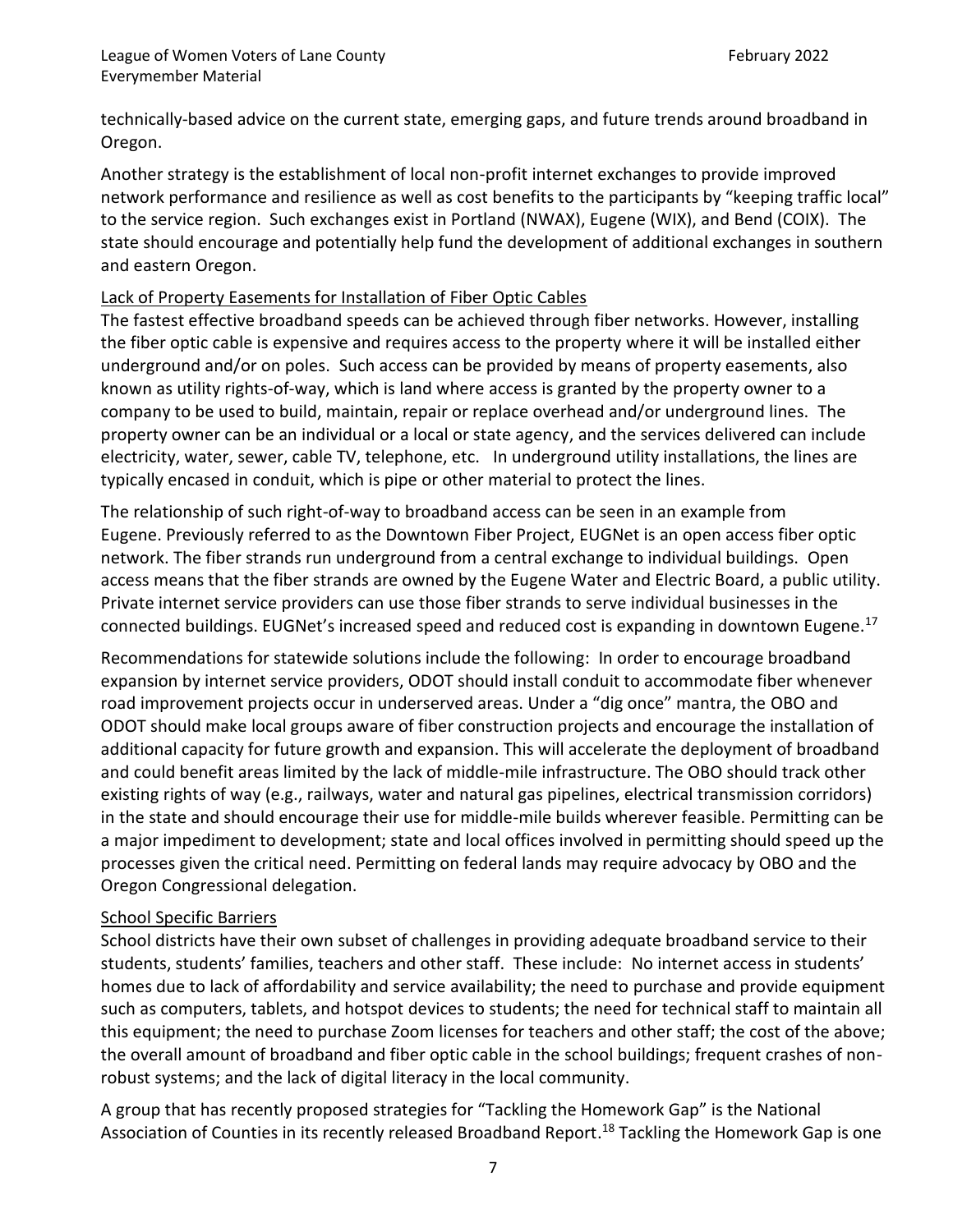of nine specific themes in the report. Regarding this theme, it recommends the creation of partnerships between the private and public sectors, including school districts, to address permanent solutions. Communities should advocate and deploy broadband access solutions with a focus on affordability and the bandwidth of broadband services and the promotion of digital literacy skills training and programs. The report advocates for retaining permanent broadband benefit/affordability funding through government programs for qualified households. It also recommends that the standards for broadband speeds should be defined on a "per individual" basis rather than on a "per household" basis to recognize the needs of larger households with school children in addition to other users.

### **CONCLUSION**

The committee prepared this research report at the direction of the LWVLC membership with the goal of determining whether the LWVLC's statements of position needed to be amended in recognition of the lack of adequate broadband service for many families and communities. As stated in the Introduction, there is no specific mention of broadband or internet access in any of League's positions, but there are several positions that provide guidance on the need for adequate, equitable public services. The committee suggests that adding language about broadband accessibility to two of the existing LWVLC positions could provide additional clarity for LWVLC advocacy efforts.

Within the LWVLC Urban Services position is the following subsection: The League also supports the provision of emergency and public safety services, libraries, parks, and other services in the urban areas. In evaluating the type of entity to provide these services, the criteria in the LWVLC Structure of Local Government position should be considered.

Our suggested change (underlined): The League also supports the provision of emergency and public safety services, libraries, parks, broadband infrastructure, and other services in urban areas. In evaluating the type of entity to provide these services, the criteria in the LWVLC Structure of Local Government position should be considered.

Within the LWVLC Elementary and Secondary School Facilities position it states: The League of Women Voters of Lane County believes the condition of elementary and secondary education school facilities is important to the efficiency and effectiveness of the educational program, the quality of the students' experience, and the security of students, staff and teachers. Many issues need to be considered in the decision to close, renovate, or build a school. Proposals may be evaluated using criteria including (but not limited to) the following list: Public Process, Current Status, Alternatives, Function, Cost, Student/Community Impact, Long-term Needs, and Land Use. Public input is essential. The weight and significance of the other criteria will vary depending on the needs of each district.

Our suggested change (underlined): The League of Women Voters of Lane County believes the condition of elementary and secondary education school facilities is important to the efficiency and effectiveness of the educational program, the quality of the students' experience, and the security of students, staff and teachers. Many issues need to be considered in the decision to close, renovate, or build a school. Another critical asset for schools is accessible broadband and other technology infrastructure as well as adequate computer equipment for teachers and students. Proposals for providing both physical plant improvements and digital resources may be evaluated using criteria including (but not limited to) the following list: Public Process, Current Status, Alternatives, Function, Cost, Student/Community Impact, Long-term Needs, and Land Use. Public input is essential. The weight and significance of the other criteria will vary depending on the needs of each district.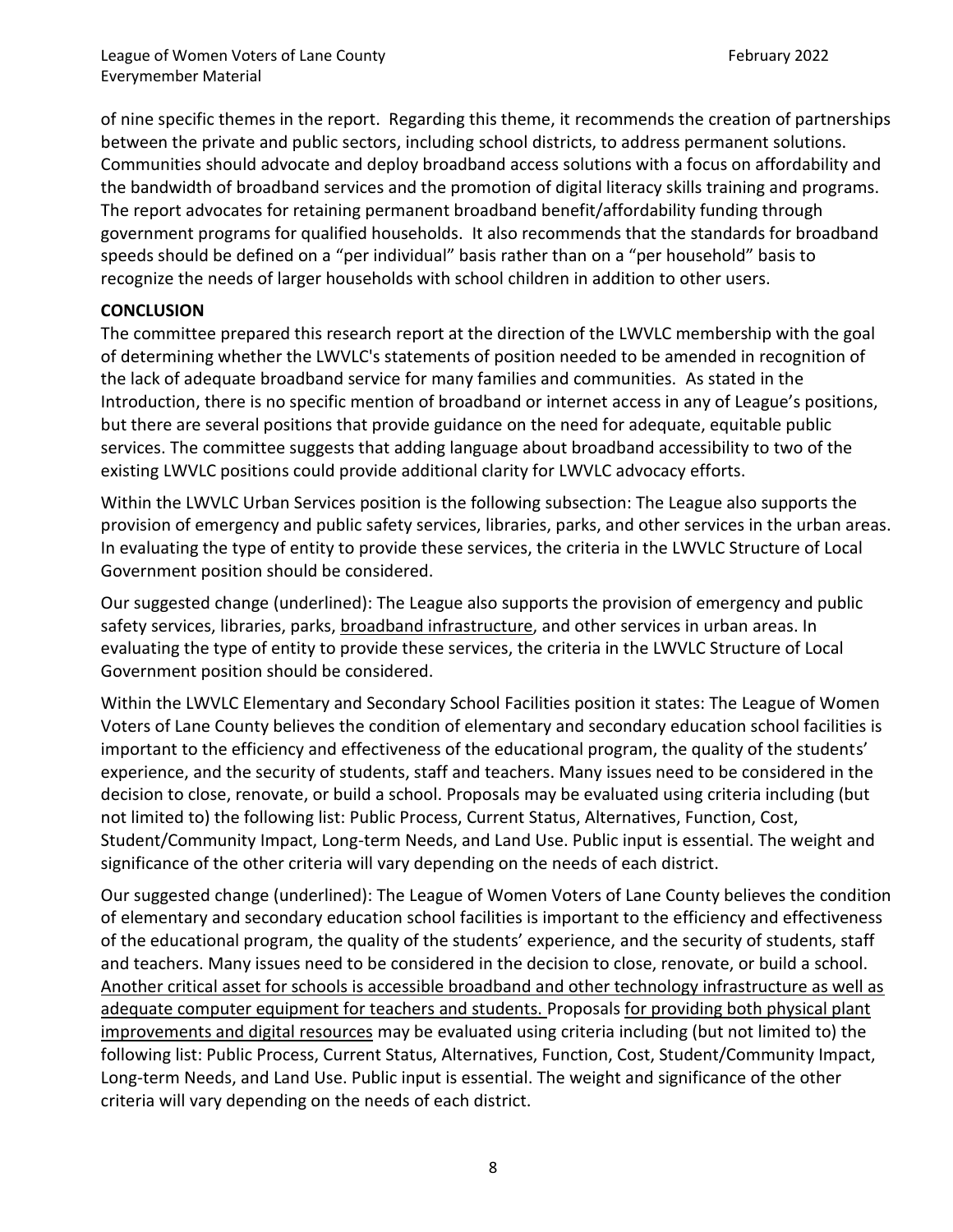League of Women Voters of Lane County **February 2022** Everymember Material

The committee considered the alternative of continuing to use existing local, state, or national League statements of position rather than adopting new wording for any local positions. The Children at Risk position of the League of Women Voters of Oregon (LWVOR) is relevant, but is too limited in scope. The LWVOR position states: The League of Women Voters of Oregon believes that governments, at all levels, have a responsibility to oversee and coordinate a comprehensive network of services to maximize children's readiness to be successful in school while optimizing available resources.

President Biden's signing into law of the Infrastructure Bill on November 15, 2021 will allocate approximately \$100 million for broadband internet in Oregon. This is a huge step toward a more equitable future for all Oregonians.

#### Discussion Questions

- 1. What organizations and agencies should have responsibility for making broadband and other technologies more accessible? For example, should school districts, and city and county governments seek out and engage in public/private partnerships to provide service and devices for public use?
- 2. What is the most significant barrier in Lane County to broadband accessibility and how should it be addressed?
- 3. If governmental subsidies were available, would the expansion of broadband access for rural families with no connectivity be a greater priority than upgrading for speed in the current urban infrastructure?
- 4. What are the costs to society of not ensuring that all citizens have access to broadband?
- 5. Do you support the proposed language update to the LWVLC Urban Services position? (See the proposed changes to local positions in the Conclusion.)
- 6. Do you support the proposed language update to the LWVLC Elementary and Secondary School facilities position?

#### Appendix

The League of Women Voters of the United States (LWVUS) position on equality of opportunity in education is part of the LWVUS position on social policy in "Impact on Issues" 2020-2022, p. 115, available at<https://www.lwv.org/sites/default/files/2020-12/LWV-impact-2020.pdf>

The full LWVLC position statements for Urban Services and Elementary and Secondary School Facilities are available in "Issues for Action" 2019, p.5 and 16 at https://lwvlc.org/wp-content/uploads/Issues-for-Action-2019.pdf

#### Footnotes

- 1. [www.Verizon.com/info/definition/broadband,](http://www.verizon.com/info/definition/broadband) accessed 9/2021
- 2. What Is a Hotspot? [WiFi Hotspot Definitions and Details | Intel,](https://www.intel.com/content/www/us/en/tech-tips-and-tricks/what-is-a-hotspot.html) <https://www.intel.com/content/> www/us/en/tech-tips-and-tricks/what-is-a-hotspot.html, accessed 9/30/2021
- 3. *The Register Guard*, 8/12/2021, page 5A
- 4. Bulletin from Oregon Department of Education, 3/30/2020, [https://content.govdelivery.com/](https://content.govdelivery.com/%20accounts/ORED/bulletins/28411f7)  [accounts/ORED/bulletins/28411f7](https://content.govdelivery.com/%20accounts/ORED/bulletins/28411f7)
- 5. Phone interview 9/20/2021 with Brandon Webb, Chief Information Officer, Lane ESD
- 6. Email 9/10/2021 from Jason Davis, Technology Coordinator, McKenzie District
- 7. Phone interview 8/19/2021 with Steve Menachemson, Director of Technology, 4J School District
- 8. Email 10/18/2021 from Mark Riddle, Springfield Public Library, Adult Services
- 9. Phone interview 10/18/2021 with Natasha Chitow, Cottage Grove Library, Head Librarian